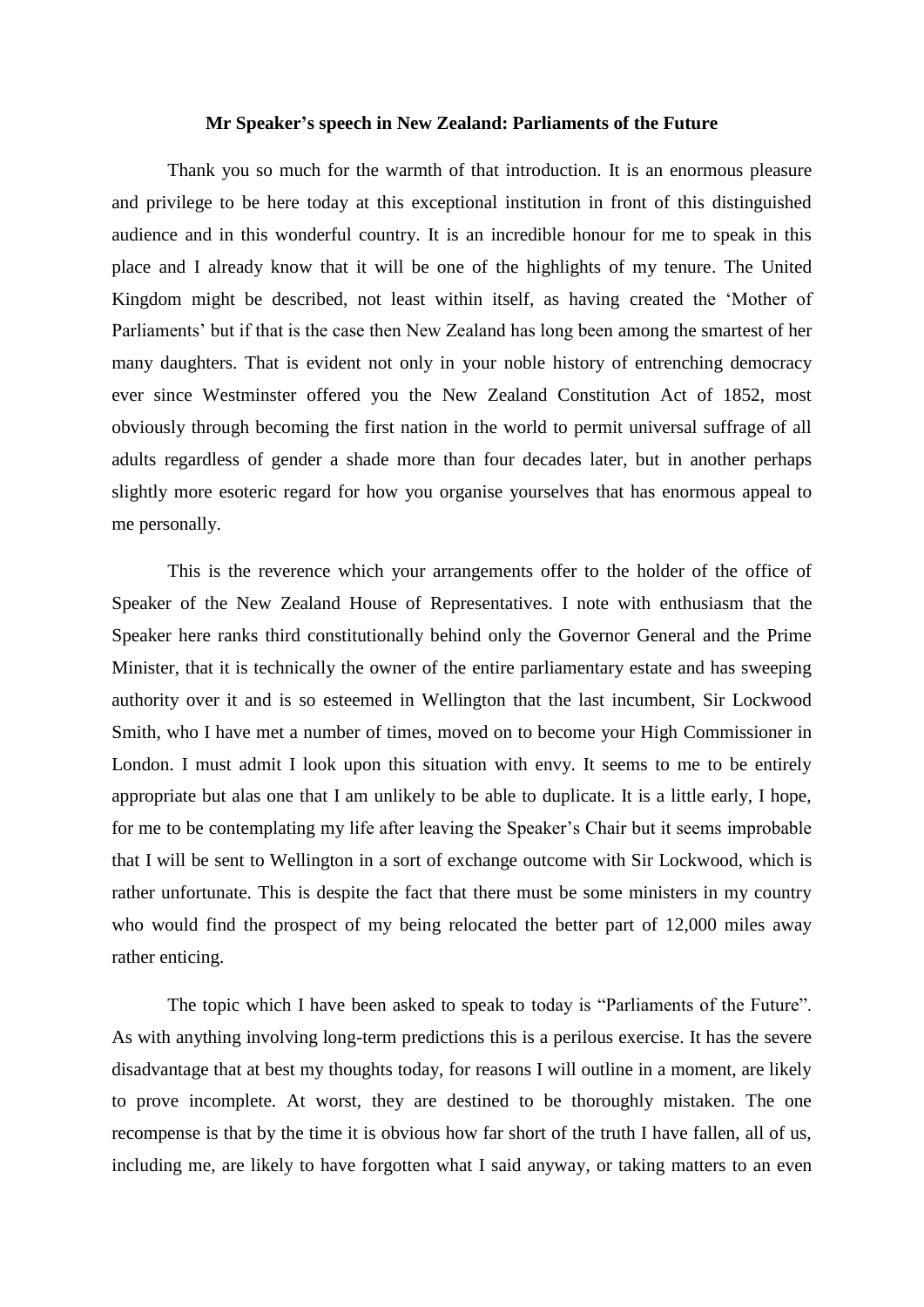more extreme sense, we will have all moved on to the ultimate Upper Chamber in the sky (in that regard I trust that New Zealand does not want to be unicameral).

The reason that a subject of this sort is so challenging is that the only way a human being can hope to approach it is by extrapolating from some recent developments and assuming that they will be even more significant, indeed seminal, in the future. Despite this being a Malthusian maxim (and we can see in a planet of around seven billion souls now where that logic took him), it is irresistible. We cannot know what utterly novel invention or idea will occur which disrupts everything beforehand, so we work with the most obvious example of significant change or reform in our current lives.

At the turn of the 20<sup>th</sup> century, thinkers in Victorian England, nicely illustrated through the work of HG Wells, were fascinated by the possibilities which electricity seemed to be signalling. With the demonstration of the electronic escalator in Harrods store in 1898 and the moving walkway or travelator at various exhibitions in Europe and America at about the same time, serious people were convinced that pavements and indeed walking were about to be rendered redundant. The early motor car, which was being patented in primitive form at the same time, did not loom largely in their imaginations, let alone the aeroplane which would come along very shortly afterwards.

In a similar spirit, I was an impressionable child during the age of the Apollo moon missions. Like most young people then if I had to be asked to write about what the future would look like, I would have assumed that it involved space stations on other planets within my lifetime on earth and that, especially with Concorde in the mix as well, flight times from Britain to New Zealand would be cut to a handful of hours. In fact, the last moon landing occurred in 1973 and the time taken to travel from London to Wellington has not improved much in the past four decades. Yet at about the same time as these seemingly obvious future advances stalled, others, notably the creation of the microchip and the linkage of a set of computers together into an early version of the Internet were occurring but were invisible to all but a tiny collection of specialists at this stage. In a very strong sense, however, the microchip and the Internet have advanced human communications dramatically more than a shiny space station and a four hour flight time between our two countries would have done.

All of this is not, I should stress, an alibi for ducking the question of Parliaments of the Future. It is more of an apology that I am not technologically accomplished enough to be able to anticipate what will prove to be the equivalent of the missed motor car or the ignored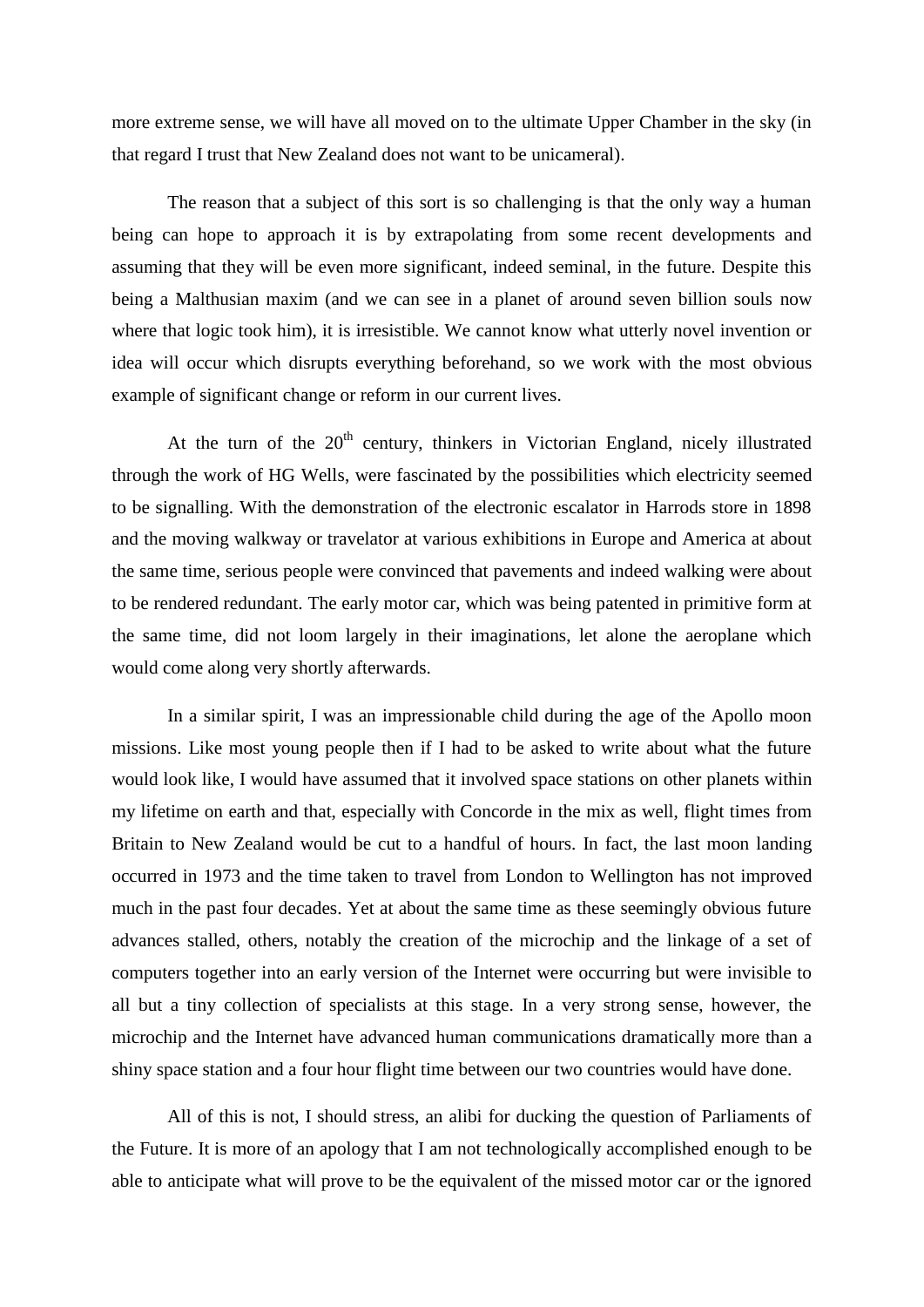Internet in the years to come. I do have some views on the future for legislatures in democracies which I would like to share with you, but they come with the health warning that they too unavoidably involve extrapolation from the past and present to frame a vision of the future. All that I can aspire to in ambition is that what I am about to set out will turn out merely to be incomplete rather than an outright mistaken analysis.

The propositions which will frame my argument today are three-fold.

First, that history suggests that the single most important factor in triggering change within Parliaments is an often delayed response to change without Parliaments. In other words, the changing nature of who the electorate are, what are their expectations, and by what means do they exercise their views, inevitably induces change among the representing as well as the represented, and hence parliaments as political places although this might take time to manifest itself completely.

Second, democratic innovations do not seem to take place randomly. Certain sorts of states seem to continuously be the source of what is initially seen by many as experimentation (even eccentricity) but which come to be viewed later, often rather swiftly in fact, as the new and welcome orthodoxy.

Third, that despite the certainty of change, the central challenges facing a Parliament in a democracy have been reasonably constant and are likely to remain broadly consistent. The fundamental issue is the extent to which change can be co-opted to make meeting those challenges a little easier rather than them serving to weaken the legislature against the executive, political parties or the media.

So let me start with my first assumption. Societies lead Parliaments as well as follow them. The expansion of an electorate by extending voting rights to those previously denied them, the evolving composition of an electorate become of demographic movement, particularly immigration and the capacity of existing electors to articulate themselves fully in every respect of their lives because of a more tolerant approach from the majority around them, will all affect the way that a Parliament thinks as well as how it looks, although not with the speed that many reformers would want to see. The incorporation of women into the active electorate in Britain was bound to alter the composition and the character of the Westminster Parliament, although it should not have taken so long to do so. The fact that Britain is more ethnically, racially and religiously diverse has taken its time to filter its way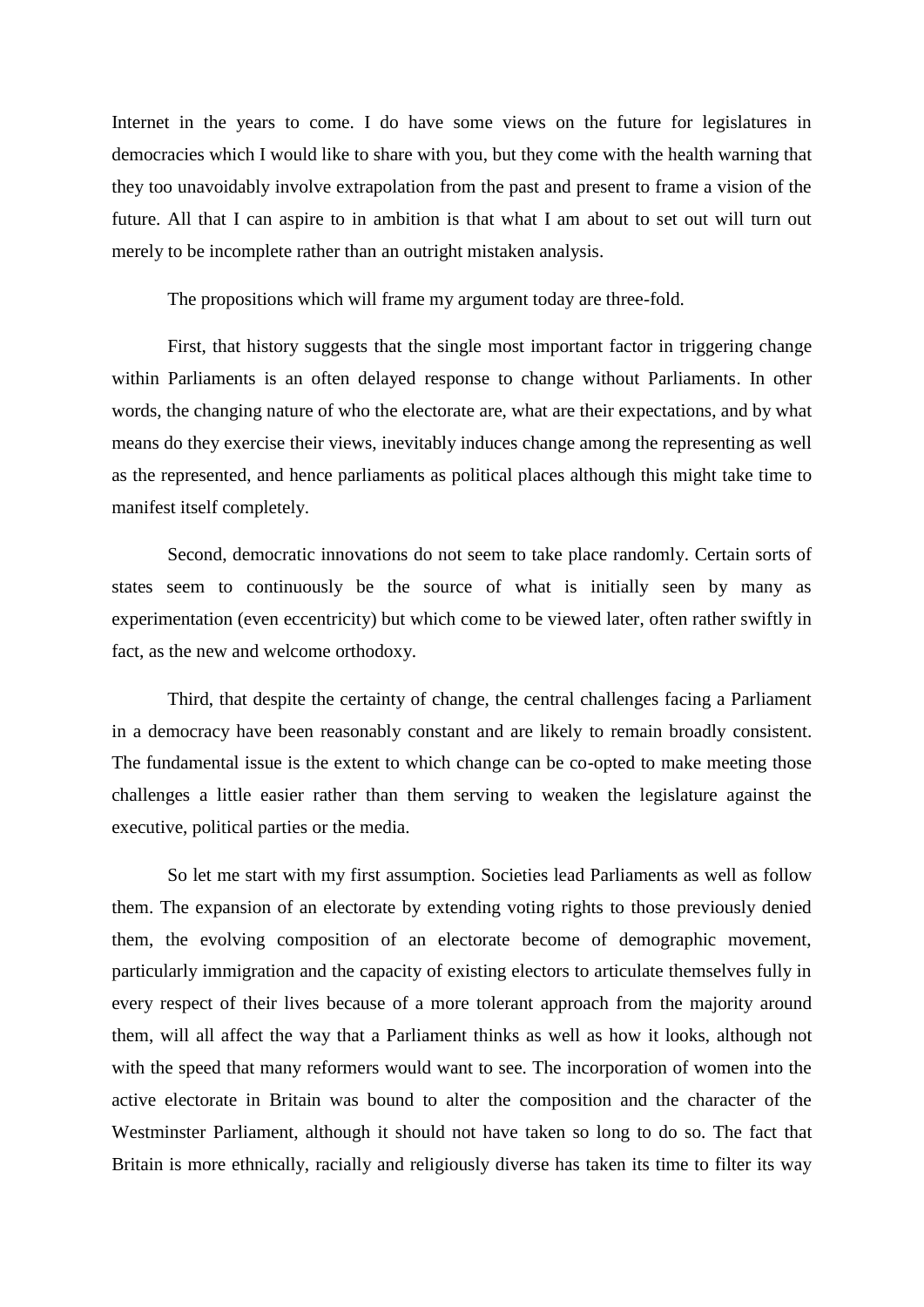through to the nature of our Parliament, indeed that process is still not complete, but it is there. Homosexuality was never a formal barrier to the franchise in the United Kingdom but an enforced silence about what people felt they could say about the nature of their love ensured a similar silence at the Palace of Westminster as well. More space for articulation in society at large has prompted more capacity for political expression of sexual politics within Parliament. The formal means by which voting is conducted, while to a degree secondary, is not inconsequential. Universal suffrage conducted via the sorts of public meetings which took place in Britain before the introduction of the secret ballot in 1872 would have been a very different sort of democracy to the one that we enjoy.

So, extrapolating from the past and present to the future, what is it reasonable to assume? I think we should operate on the presumption that the diversity of the electorate will become yet more embedded and that our arrangements need to adjust even further to reflect this. I think that it will become even harder for political parties which were created in an age of much greater conformity and which have found it difficult to adapt to a more diverse democracy to reflect the electorate, so we should expect more new political parties to emerge, looser political parties to be seen and more individuals elected entirely independently of the traditional political party structure altogether. This too will create a challenge for Parliaments designed on an implicit model which may become dated. Parliaments of the future will thus, in my opinion, need to be more fluid and less formal in feature.

Secondly, where should we look for countries which will prove to be the pioneers of change? As I alluded to earlier on the question of truly universal adult suffrage, New Zealand was the incubator and not the Westminster Parliament which established representative institutions here. It was not Britain but Australia which pioneered what we now think of as the typical ballot. I think we can see a pattern in this. As I will attempt to illustrate, not only in Australasia but Europe and North America, it is persistently relatively new, comparatively small (in terms of population, not area) and frequently geographically quite distinct nations which take the initiative and who should be looked to if we are seeking to identify future trends which may then be adopted as the new norm in many other places.

Let me take Europe as an example. The first nation to introduce what we would today recognise as a Parliament was Iceland via the Althing. The first place to render slavery illegal was the Republic of Venice more than 1,000 years ago. Switzerland has had universal male suffrage at the federal level since 1848 (and earlier still for certain cantons) and it pioneered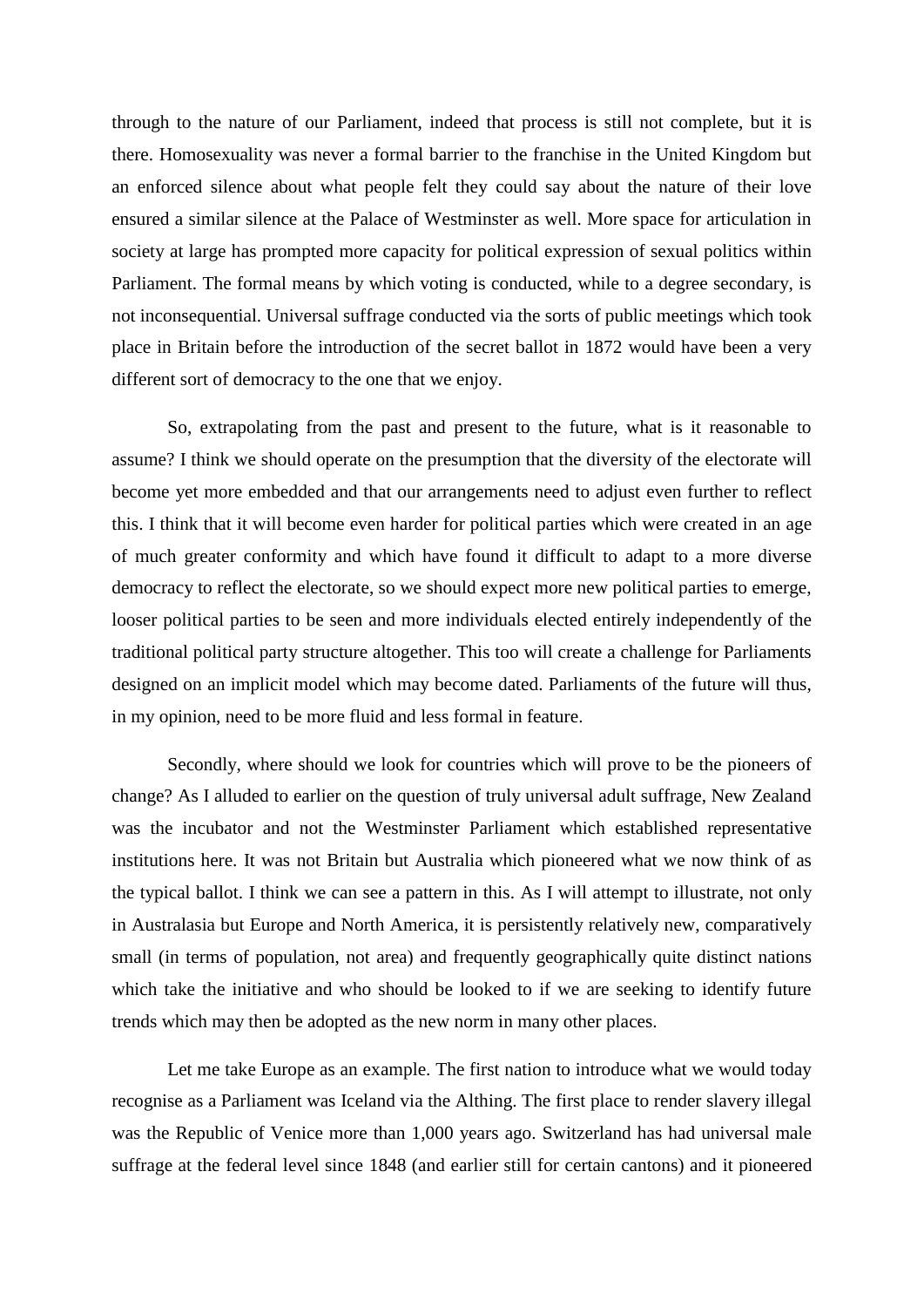the use of the referendum in the European continent (although I should note its record on votes for women was truly appalling as it was not until an unbelievably late 1971 that all adult females in that country were enfranchised). Sweden, by contrast, was the market leader as far as women electors are concerned. Turnout in elections in Belgium has long exceeded that which occurred in Britain.

Much the same can be seen in the United States. The first state to abolish slavery was tiny Rhode Island in 1774 even before the US came into existence. The territory and then state of Wyoming was the first to permit universal female suffrage. The popular referendum or initiative was adopted by South Dakota in 1898. It was then championed by the state of Colorado. The then very sparsely populated state of Florida was the first, in 1901, to introduce the direct primary at all levels. Much more recently, Oregon has been associated with the notion of elections conducted entirely by post.

The past and present would hence lead me to look to a relatively new country or more exactly a relatively new democracy, small in population probably and geographically distinct as a source for a change in the manner in which an electorate expresses itself that will ultimately change parliaments. Is it possible to identify such a place and such a proposition? I believe that we can. It is Estonia.

Estonia has a long and proud if slightly isolated national political history. It has only been a modern democracy since the collapse of the old Soviet Union but has made enormous strides since then and is today an extremely comfortable member of the European Union. The notion that it was a dark dictatorship by external imposition less than quarter of a century ago now seems to be surreal.

The most striking aspect of democracy in Estonia, for this discussion at least, is the means by which it conducts its elections. After an experiment with local elections, Estonia became the first nation in the world to permit online voting for its 2007 national parliamentary elections. On that occasion, only 3.4 per cent of all participants took up the option. In 2011, by contrast, almost one quarter (24.3 per cent) of all votes were cast via the Internet or chip-secure mobile telephones. Observers expect that at least half of the votes which will be recorded in the next parliamentary elections – due in 2015 – will be delivered by this new rather than the traditional method. Whereas most European countries have a problem with participation in elections, particularly amongst younger adult citizens, Estonia is in a much stronger position. Technology is changing the electorate as well as elections.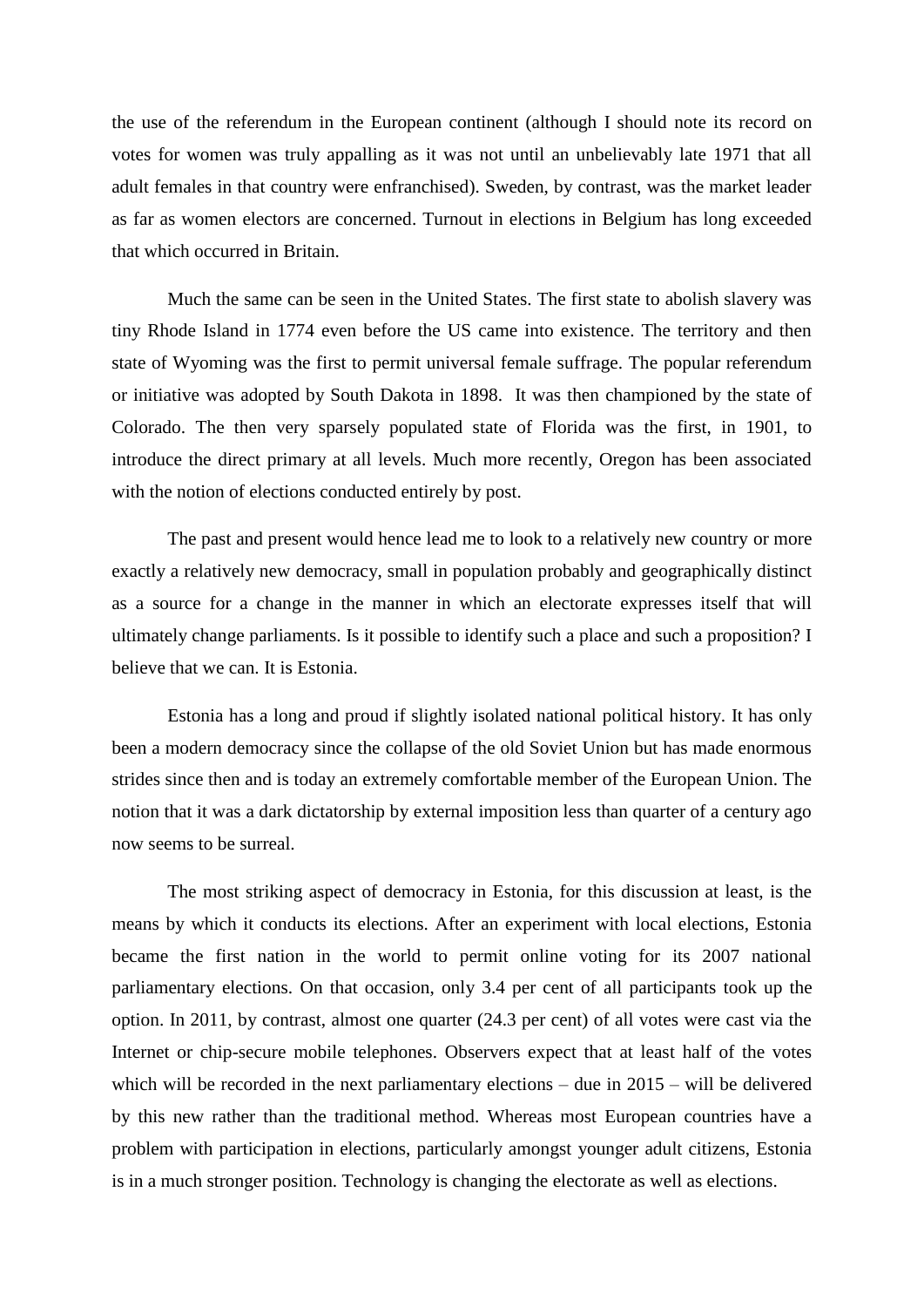This has, perhaps not surprisingly, had an immediate impact on the Estonian Parliament as an institution which is widely regarded as the most technologically-savvy in the world. The level of e-dialogue between representatives and the represented is staggering. Although as I have consistently contended throughout this speech there are real risks in predicting the future from the present, if you are to undertake that wager then it is to Estonia that you should head in 2015 rather than to Britain which will be holding parliamentary elections at about the same time in one sense and quite a long way behind the times in another. The new New Zealand in this sentiment is an institution called the Riigikogu in Tallinn where the presiding officer or Speaker is Ms Eine Ergma, possibly the only Speaker in the world to have once been a Professor of Astronomy. My principal prediction about the legislatures which we will see emerge and evolve in the next twenty years is that they will be shaped by electorates and elections which have followed Estonia's example. The advantage enjoyed there is because the Estonian Parliament is a relatively new institution it has not found it too difficult to adjust to the knock-on effects of new technology in and on the electorate. The challenge for Britain (and, dare I say it, New Zealand) will be culturally substantial by comparison.

Yet that is the challenge for Parliaments of the Future as I see it. Let me return to the three enduring functions of a Parliament that I noted earlier, namely representation, scrutiny and legislation. What would be the impact of the sort of e-democracy which Estonia is the best example existing today?

The area on which I want to focus is representation. This is because I think that what happens here will eventually have a transmission effect on scrutiny and legislation too and indeed render what we have historically thought of as three separate aspects of parliamentary life much more closely interconnected, a shift towards something close to a Venn diagram over the next few decades. How this happens, nonetheless, is likely to depend on how notions of representation change over time.

If Estonia is any illustration then what we already think of as a virtually revolutionary shift in the size of correspondence from the postbag to the inbox is only in its infancy. We are destined for a lot more of it. The representing will surely find themselves in an almost continuous dialogue with the represented. The traditional notion of there being but one concept of a constituency, based on geography, will become increasingly hard to sustain. It will remain the principal notion of a constituency for some aspects of personal representation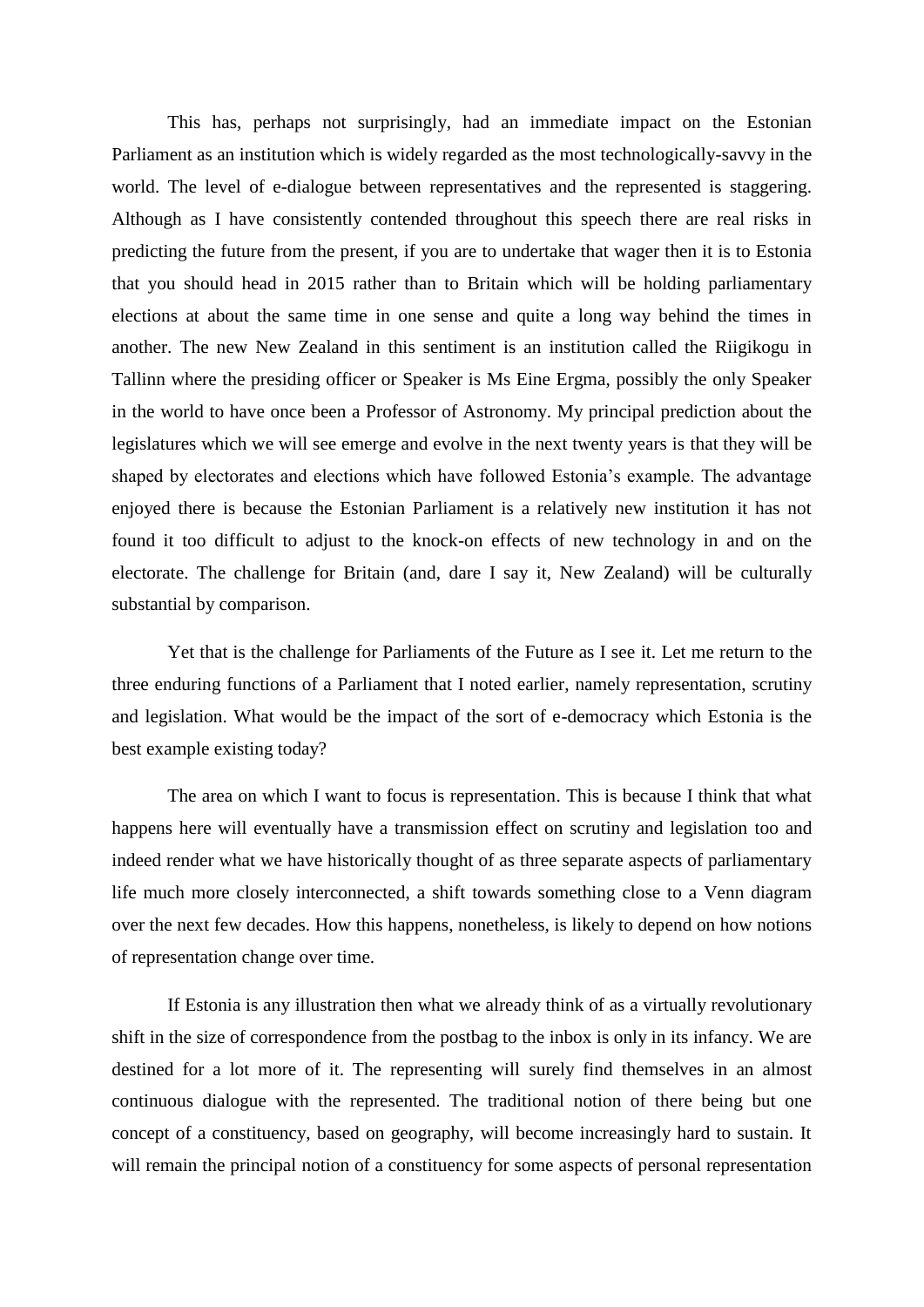but I cannot believe that it will be the only acceptable form of constituency. Issue or cause constituencies will matter just as much as territorial constituencies. An MP will be seen, even more and far more than is the case now, as being as much the member for those with a concern about certain sorts of illness or conflicts in foreign countries as they are for the immediate patch of land which provides them with voters at a general election.

This has huge implications for Members of Parliament. It also has massive ramifications for the resources which we will need to devote if our democracy is to service the electorate in a manner which they think reaches the sort of standard that they would accept in private or commercial e-transactions. Can we be as good as Amazon or Google? If not, we may go the way of Bebo or a MySpace. Being more responsive than MPs might have been thirty, twenty, ten or even five years ago will not be impressive enough. When Estonia first starting innovating with e-democracy at the local level neither Facebook nor Twitter not any kind of tablet computer existed. What then might have been called, if the phrase had been struck, a smartphone would today seem pretty stupid. Is any of this change remotely compatibility with the current, austerity-induced, cry to "cut the cost of politics". I doubt it. Yet if we do not keep up with the pace of change we will be steamrolled by it.

The increased intensity and speed that an e-democracy demands will travel beyond just one form of representation. It will and should have an impact on what and how we choose to debate. The single biggest change at Westminster with which I have been linked is the revival of the Urgent Question. The UQ is a device which allows any MP to petition me at the start of a parliamentary day to compel a minister to come to the chamber and answer an enquiry on an issue which has suddenly emerged. In the year before I became Speaker only two UQs were accepted and the instrument was dying. In my time in the Chair I have allowed numerous Urgent Questions and Parliament is much the more topical and hence more relevant for it. In the Parliaments of the Future, time allocated for the UQ or similar will, in my view, be automatic. The issue will be not whether but what new should be discussed. The historic concept of departmental questions held at fixed, often lengthy intervals will be antiquated. The notion is already meaningless in Estonia today. We will have to be far, far more flexible about what is debated and when across our whole timetable. And the dictum that the Government of the day should have control over virtually the whole of that business will seem astonishingly arrogant. New Zealand, I observe, is ahead of the curve on that score. Others including us must follow you. An e-democracy will demand enhanced democracy